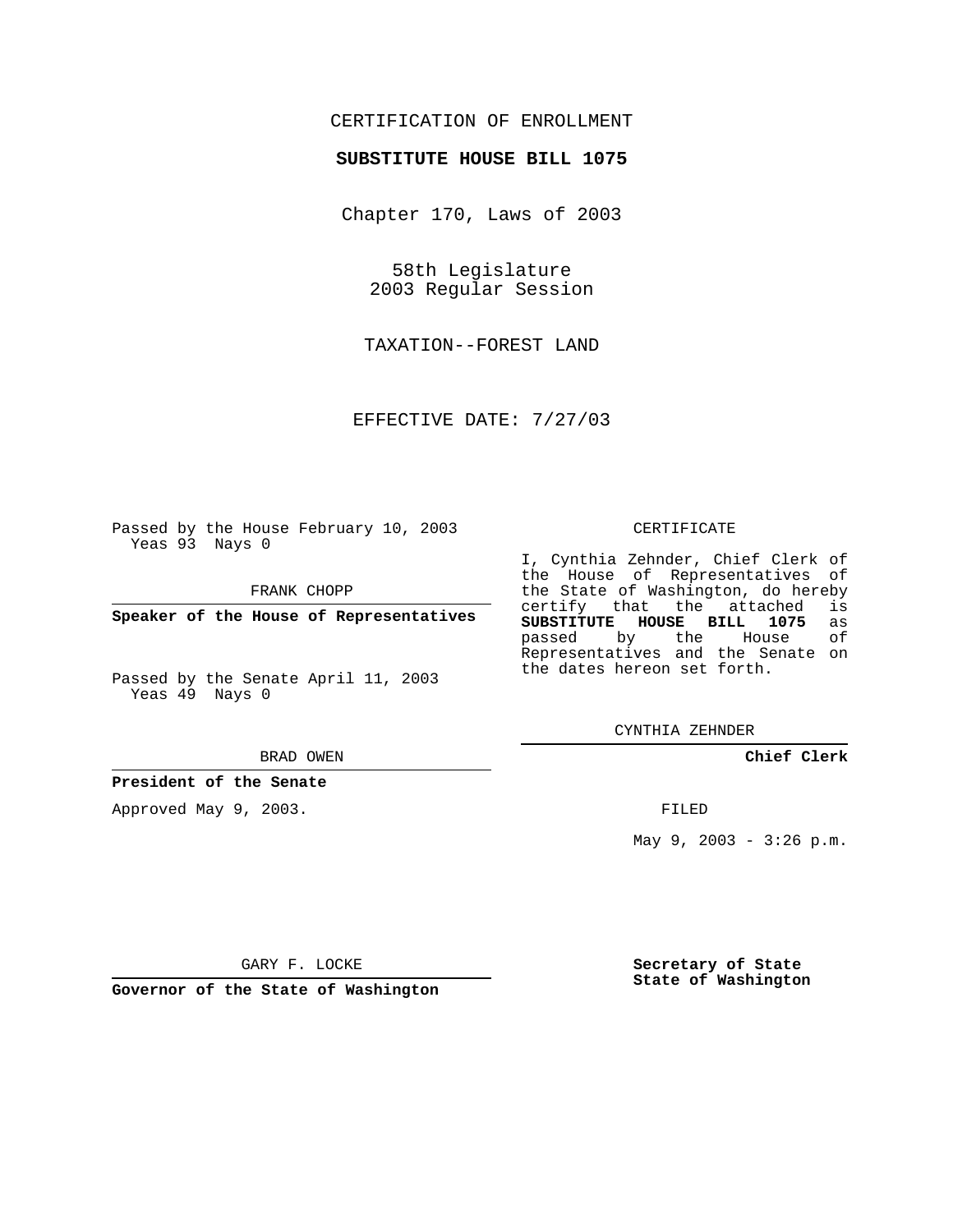# **SUBSTITUTE HOUSE BILL 1075** \_\_\_\_\_\_\_\_\_\_\_\_\_\_\_\_\_\_\_\_\_\_\_\_\_\_\_\_\_\_\_\_\_\_\_\_\_\_\_\_\_\_\_\_\_

\_\_\_\_\_\_\_\_\_\_\_\_\_\_\_\_\_\_\_\_\_\_\_\_\_\_\_\_\_\_\_\_\_\_\_\_\_\_\_\_\_\_\_\_\_

Passed Legislature - 2003 Regular Session

**State of Washington 58th Legislature 2003 Regular Session**

**By** House Committee on Finance (originally sponsored by Representatives Blake, Cairnes and Gombosky)

READ FIRST TIME 01/30/03.

 AN ACT Relating to multiple incompatible amendments to forest tax statutes resulting from 2001 statutory changes; reenacting and amending RCW 84.33.130, 84.33.140, and 84.34.108; creating new sections; and repealing RCW 84.33.120.

BE IT ENACTED BY THE LEGISLATURE OF THE STATE OF WASHINGTON:

 NEW SECTION. **Sec. 1.** During the regular session of the 2001 legislature, RCW 84.33.120 was amended by section 3, chapter 185 and by section 1, chapter 305, and repealed by section 16, chapter 249, each without reference to the other. The purpose of sections 4 through 7 of this act is to resolve any uncertainty about the status of RCW 84.33.120 caused by the enactment of three changes involving RCW 84.33.120 during the 2001 regular legislative session.

 (1) Chapter 249, Laws of 2001 both repealed RCW 84.33.120 and incorporated pertinent and vital parts of RCW 84.33.120 into RCW 84.33.140. The technical amendments made to RCW 84.33.120 by section 3, chapter 185, Laws of 2001 were also made to RCW 84.33.140 by section 5, chapter 185, Laws of 2001. The amendments made to RCW 84.33.120 by section 1, chapter 305, Laws of 2001 were also made to RCW 84.33.140 by section 2, chapter 305, Laws of 2001. Therefore, RCW 84.33.140 as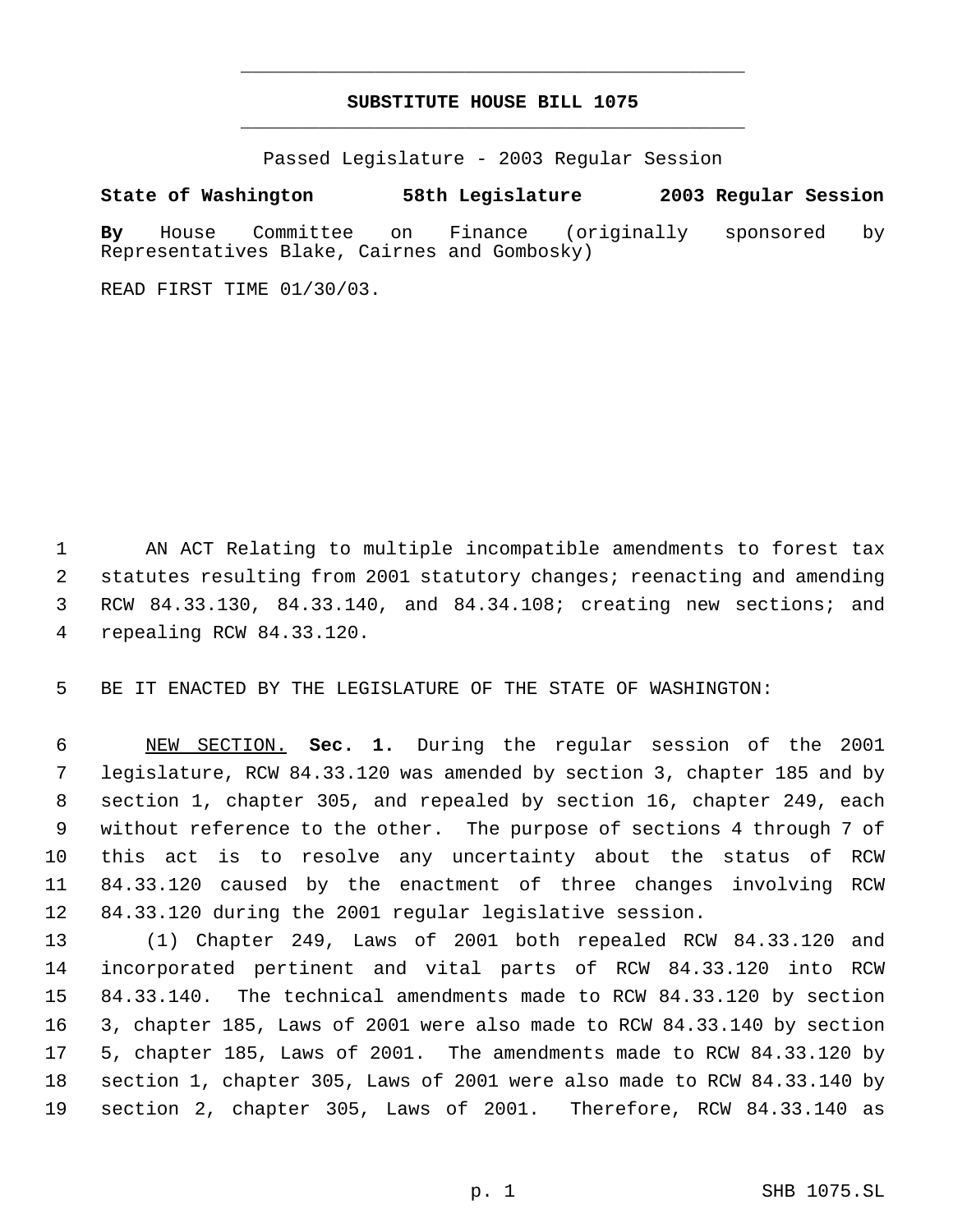amended during the 2001 regular legislative session embodies the pertinent and vital parts of RCW 84.33.120 and the 2001 amendments to RCW 84.33.120.

 (2) The legislature intends to confirm the repeal of RCW 84.33.120, including the 2001 regular legislative session amendments to that section, as of the effective date of chapters 185, 249, and 305, Laws of 2001.

 NEW SECTION. **Sec. 2.** During the regular session of the 2001 legislature, RCW 84.33.130 was amended by section 4, chapter 185 and by section 2, chapter 249, each without reference to the other. The purpose of section 4 of this act is to reenact and amend RCW 84.33.130 so that it reflects all amendments made by the legislature.

 NEW SECTION. **Sec. 3.** During the regular session of the 2001 legislature, RCW 84.34.108 was amended by section 7, chapter 185, by section 14, chapter 249, and by section 3, chapter 305, each without reference to the other. The purpose of section 6 of this act is to reenact and amend RCW 84.34.108 so that it reflects all amendments made by the legislature and to clarify any misunderstanding as to how the exemption contained in chapter 305, Laws of 2001 is to be applied.

 **Sec. 4.** RCW 84.33.130 and 2001 c 249 s 2 and 2001 c 185 s 4 are each reenacted and amended to read as follows:

 (1) Notwithstanding any other provision of law, lands that were assessed as classified forest land before July 22, 2001, shall be designated forest land for the purposes of this chapter. The owners of previously classified forest land shall not be required to apply for designation under this chapter. As of July 22, 2001, the land and timber on such land shall be assessed and taxed in accordance with the provisions of this chapter.

 (2) An owner of land desiring that it be designated as forest land and valued under RCW 84.33.140 as of January 1st of any year shall submit an application to the assessor of the county in which the land is located before January 1st of that year. The application shall be accompanied by a reasonable processing fee when the county legislative authority has established the requirement for such a fee.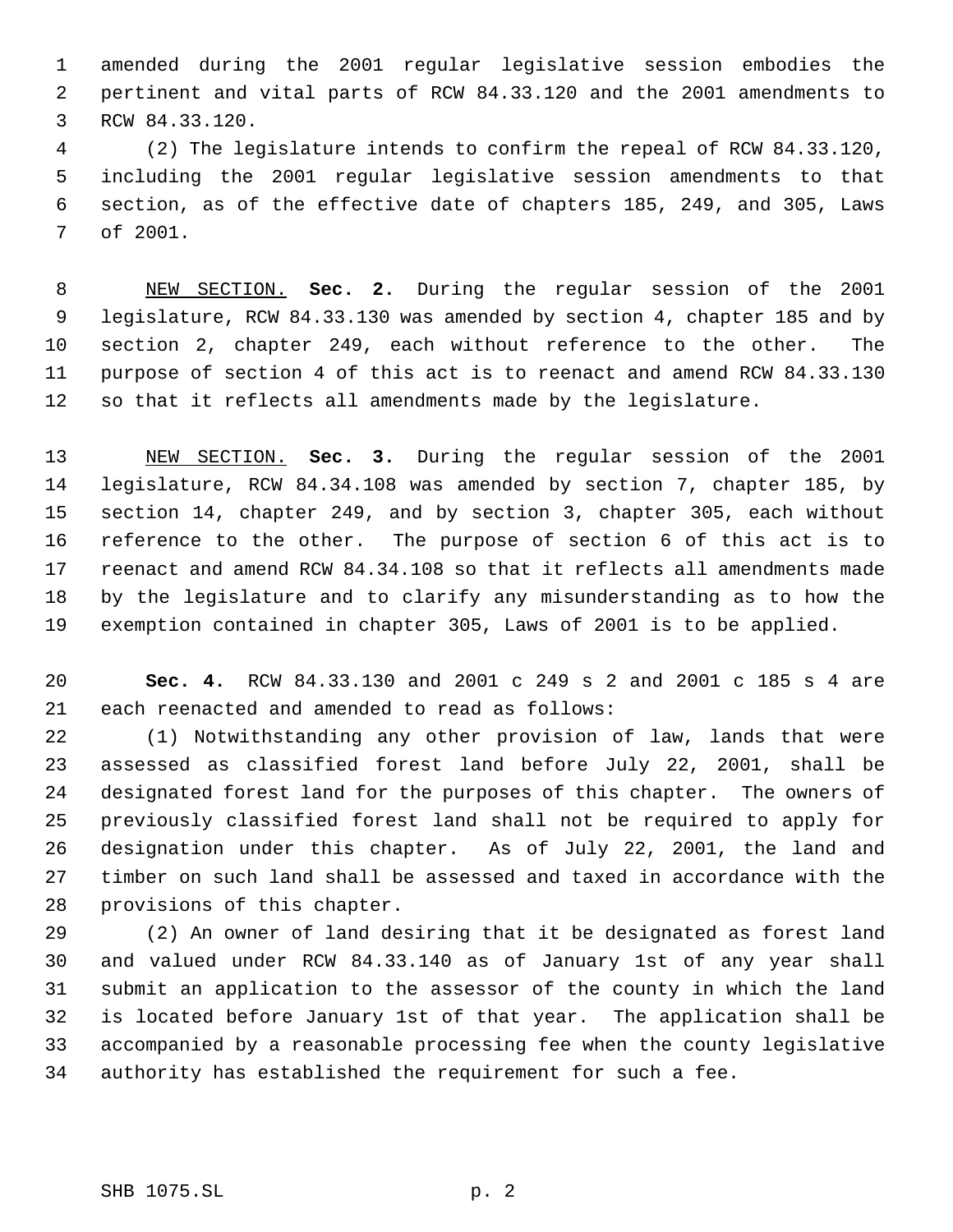(3) No application of designation is required when publicly owned forest land is exchanged for privately owned forest land designated under this chapter. The land exchanged and received by an owner subject to ad valorem taxation shall be automatically granted designation under this chapter if the following conditions are met:

(a) The land will be used to grow and harvest timber; and

 (b) The owner of the land submits a document to the assessor's office that explains the details of the forest land exchange within sixty days of the closing date of the exchange. However, if the owner fails to submit information regarding the exchange by the end of this sixty-day period, the owner must file an application for designation as forest land under this chapter and the regular application process will be followed.

 (4) The application shall be made upon forms prepared by the department and supplied by the assessor, and shall include the following:

 (a) A legal description of, or assessor's parcel numbers for, all 18 land the applicant desires to be designated as forest land;

(b) The date or dates of acquisition of the land;

 (c) A brief description of the timber on the land, or if the timber has been harvested, the owner's plan for restocking;

 (d) A copy of the timber management plan, if one exists, for the land prepared by a trained forester or any other person with adequate knowledge of timber management practices;

 (e) If a timber management plan exists, an explanation of the nature and extent to which the management plan has been implemented;

(f) Whether the land is used for grazing;

 (g) Whether the land has been subdivided or a plat has been filed with respect to the land;

 (h) Whether the land and the applicant are in compliance with the restocking, forest management, fire protection, insect and disease control, and forest debris provisions of Title 76 RCW or any applicable rules under Title 76 RCW;

 (i) Whether the land is subject to forest fire protection assessments under RCW 76.04.610;

 (j) Whether the land is subject to a lease, option, or other right that permits it to be used for any purpose other than growing and harvesting timber;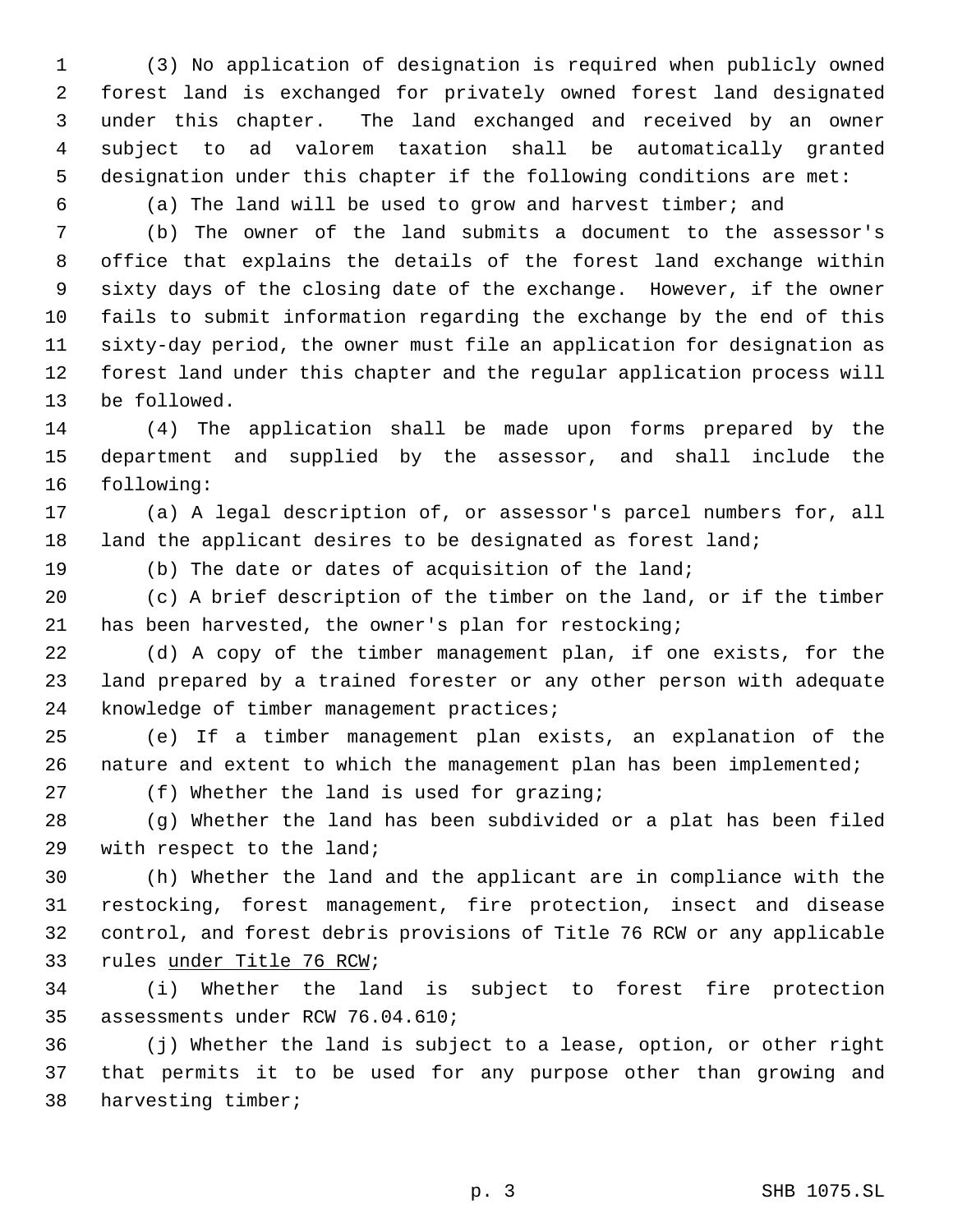(k) A summary of the past experience and activity of the applicant in growing and harvesting timber;

 (l) A summary of current and continuing activity of the applicant in growing and harvesting timber;

 (m) A statement that the applicant is aware of the potential tax liability involved when the land ceases to be designated as forest land;

 (n) An affirmation that the statements contained in the application are true and that the land described in the application meets the definition of forest land in RCW 84.33.035; and

 (o) A description and/or drawing showing what areas of land for which designation is sought are used for incidental uses compatible with the definition of forest land in RCW 84.33.035.

 (5) The assessor shall afford the applicant an opportunity to be heard if the applicant so requests.

 (6) The assessor shall act upon the application with due regard to all relevant evidence and without any one or more items of evidence necessarily being determinative, except that the application may be denied for one of the following reasons, without regard to other items:

20 (a) The land does not contain ((either)) a "merchantable stand of timber" as defined in chapter 76.09 RCW and applicable rules. This reason shall not alone be sufficient to deny the application (i) if the land has been recently harvested or supports a growth of brush or noncommercial type timber, and the application includes a plan for restocking within three years or a longer period necessitated by unavailability of seed or seedlings, or (ii) if only isolated areas within the land do not meet the minimum standards due to rock outcroppings, swamps, unproductive soil or other natural conditions;

 (b) The applicant, with respect to the land, has failed to comply with a final administrative or judicial order with respect to a violation of the restocking, forest management, fire protection, insect and disease control, and forest debris provisions of Title 76 RCW or any applicable rules under Title 76 RCW; or

 (c) The land abuts a body of salt water and lies between the line of ordinary high tide and a line paralleling the ordinary high tide line and two hundred feet horizontally landward from the high tide line. However, if the assessor determines that a higher and better use exists for the land but this use would not be permitted or economically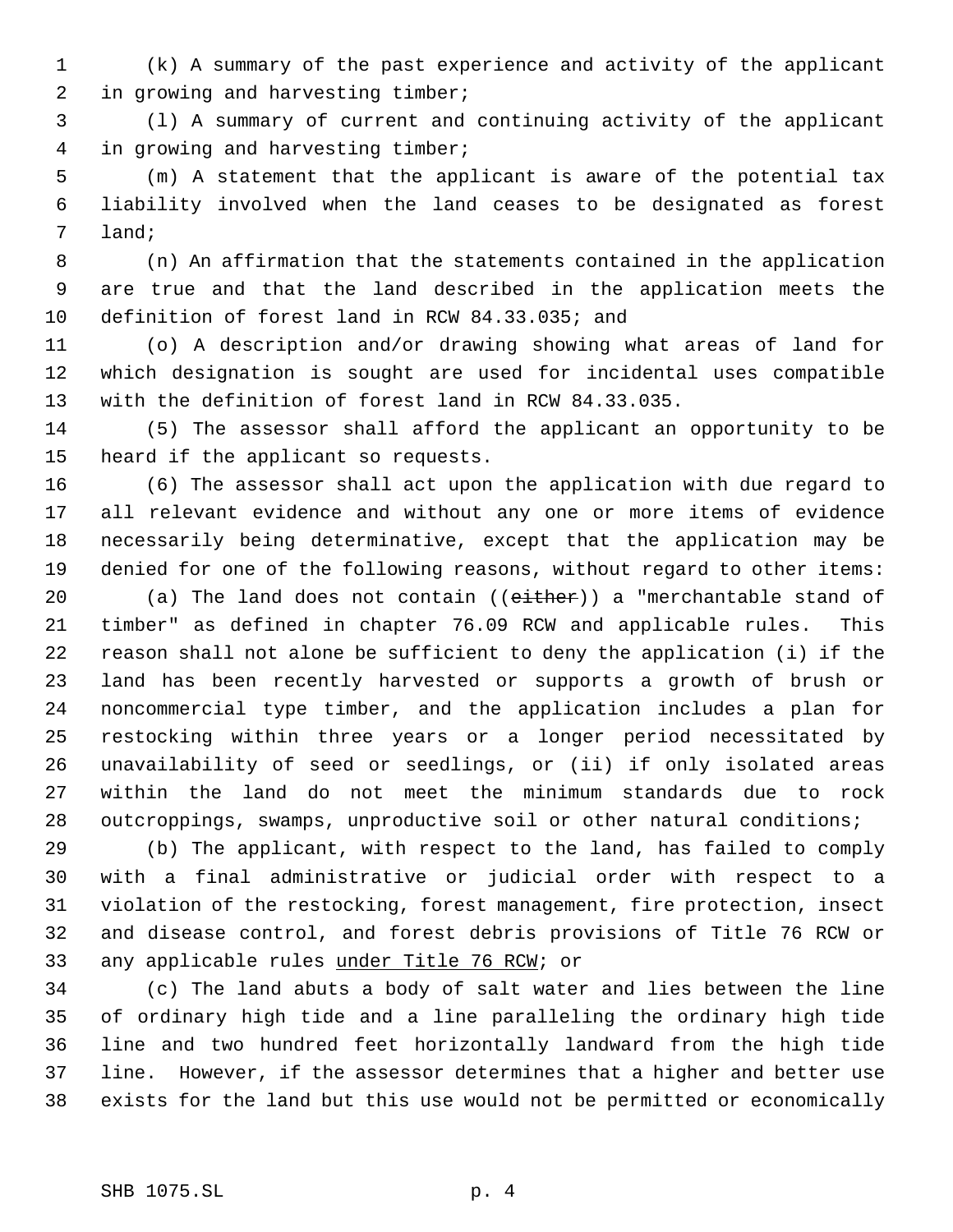feasible by virtue of any federal, state, or local law or regulation, the land shall be assessed and valued under RCW 84.33.140 without being designated as forest land.

 (7) The application shall be deemed to have been approved unless, prior to May 1st of the year after the application was mailed or delivered to the assessor, the assessor notifies the applicant in writing of the extent to which the application is denied.

 (8) An owner who receives notice that his or her application has been denied, in whole or in part, may appeal the denial to the county board of equalization in accordance with the provisions of RCW 84.40.038.

 **Sec. 5.** RCW 84.33.140 and 2001 c 305 s 2, 2001 c 249 s 3, and 2001 c 185 s 5 are each reenacted and amended to read as follows:

 (1) When land has been designated as forest land under RCW 84.33.130, a notation of the designation shall be made each year upon the assessment and tax rolls. A copy of the notice of approval together with the legal description or assessor's parcel numbers for the land shall, at the expense of the applicant, be filed by the assessor in the same manner as deeds are recorded.

 (2) In preparing the assessment roll as of January 1, 2002, for taxes payable in 2003 and each January 1st thereafter, the assessor shall list each parcel of designated forest land at a value with respect to the grade and class provided in this subsection and adjusted as provided in subsection (3) of this section. The assessor shall compute the assessed value of the land using the same assessment ratio applied generally in computing the assessed value of other property in the county. Values for the several grades of bare forest land shall be as follows:

| 29 | <b>LAND</b>  | <b>OPERABILITY</b> | <b>VALUES</b> |
|----|--------------|--------------------|---------------|
| 30 | <b>GRADE</b> | <b>CLASS</b>       | PER ACRE      |
| 31 |              | 1                  | \$234         |
| 32 |              | 2                  | 229           |
| 33 |              | 3                  | 217           |
| 34 |              | 4                  | 157           |
| 35 |              | 1                  | 198           |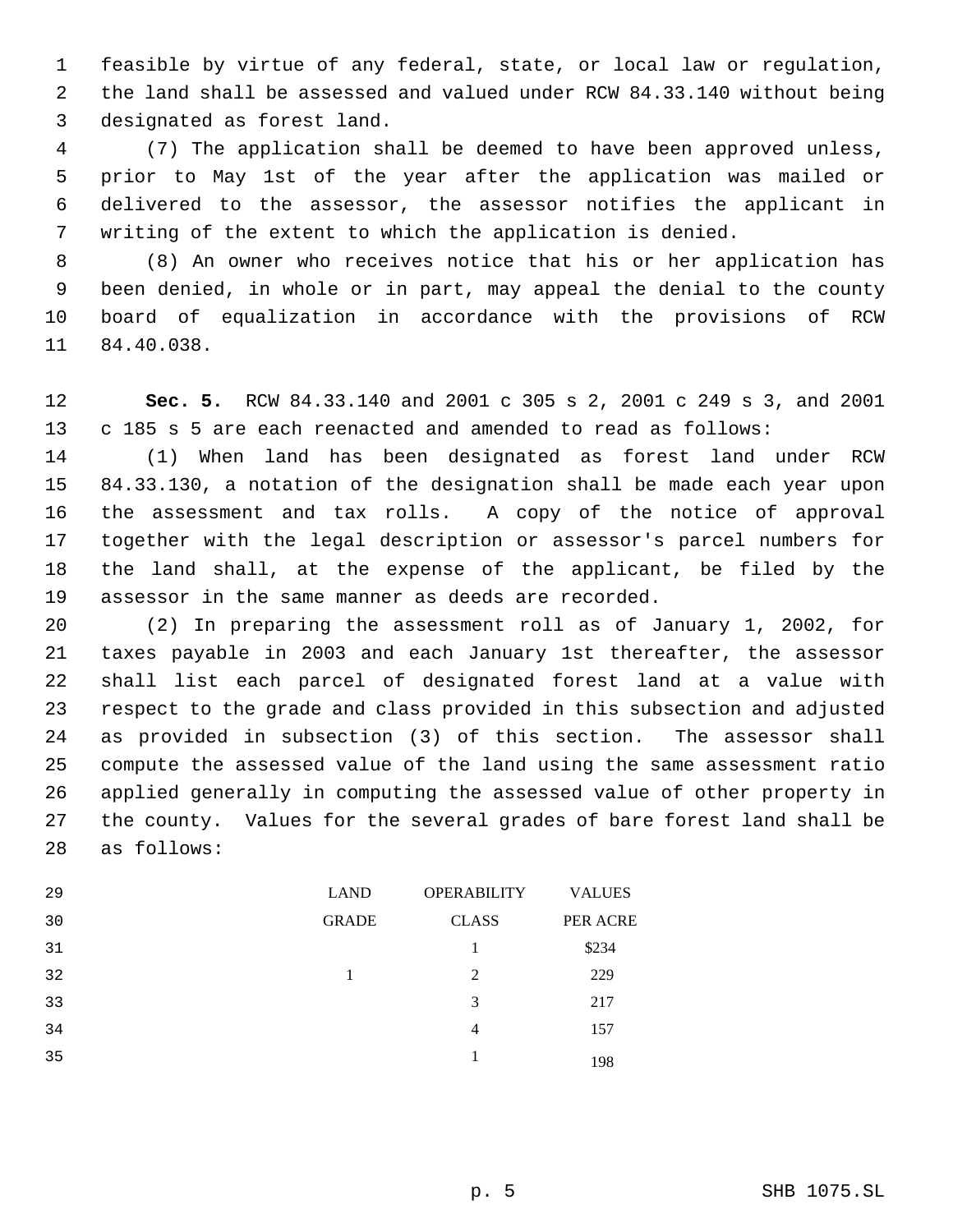| $\mathbf 1$                      | $\sqrt{2}$              | $\overline{c}$          | 190     |
|----------------------------------|-------------------------|-------------------------|---------|
| $\overline{a}$                   |                         | $\overline{\mathbf{3}}$ | 183     |
| $\mathbf{3}$                     |                         | $\overline{4}$          | 132     |
| $\bf 4$                          |                         | $\,1$                   | 154     |
| 5                                | $\overline{\mathbf{3}}$ | $\overline{c}$          | 149     |
| $\epsilon$                       |                         | $\overline{\mathbf{3}}$ | $148\,$ |
| $\sqrt{ }$                       |                         | $\overline{4}$          | 113     |
| $\begin{array}{c} 8 \end{array}$ |                         | $\,1\,$                 | $117\,$ |
| 9                                | $\overline{4}$          | $\overline{c}$          | 114     |
| $10$                             |                         | $\overline{\mathbf{3}}$ | 113     |
| $11\,$                           |                         | $\overline{4}$          | 86      |
| $12\,$                           |                         | $\,1$                   | 85      |
| 13                               | $\sqrt{5}$              | $\overline{c}$          | $78\,$  |
| $14$                             |                         | $\overline{3}$          | $77\,$  |
| 15                               |                         | $\overline{4}$          | $52\,$  |
| 16                               |                         | $\,1$                   | 43      |
| $17$                             | $\sqrt{6}$              | $\overline{c}$          | 39      |
| $1\,8$                           |                         | $\overline{\mathbf{3}}$ | 39      |
| 19                               |                         | $\overline{4}$          | $37\,$  |
| $20\,$                           |                         | $\,1\,$                 | $21\,$  |
| $2\sqrt{1}$                      | $\boldsymbol{7}$        | $\overline{2}$          | $21\,$  |
| $2\sqrt{2}$                      |                         | $\overline{\mathbf{3}}$ | $20\,$  |
| 23                               |                         | $\overline{4}$          | 20      |
| $2\sqrt{4}$                      | $\,8$                   |                         | $\,1\,$ |

 (3) On or before December 31, 2001, the department shall adjust by rule under chapter 34.05 RCW, the forest land values contained in subsection (2) of this section in accordance with this subsection, and shall certify the adjusted values to the assessor who will use these values in preparing the assessment roll as of January 1, 2002. For the adjustment to be made on or before December 31, 2001, for use in the 2002 assessment year, the department shall:

 (a) Divide the aggregate value of all timber harvested within the state between July 1, 1996, and June 30, 2001, by the aggregate harvest volume for the same period, as determined from the harvester excise tax returns filed with the department under RCW 84.33.074; and

 (b) Divide the aggregate value of all timber harvested within the state between July 1, 1995, and June 30, 2000, by the aggregate harvest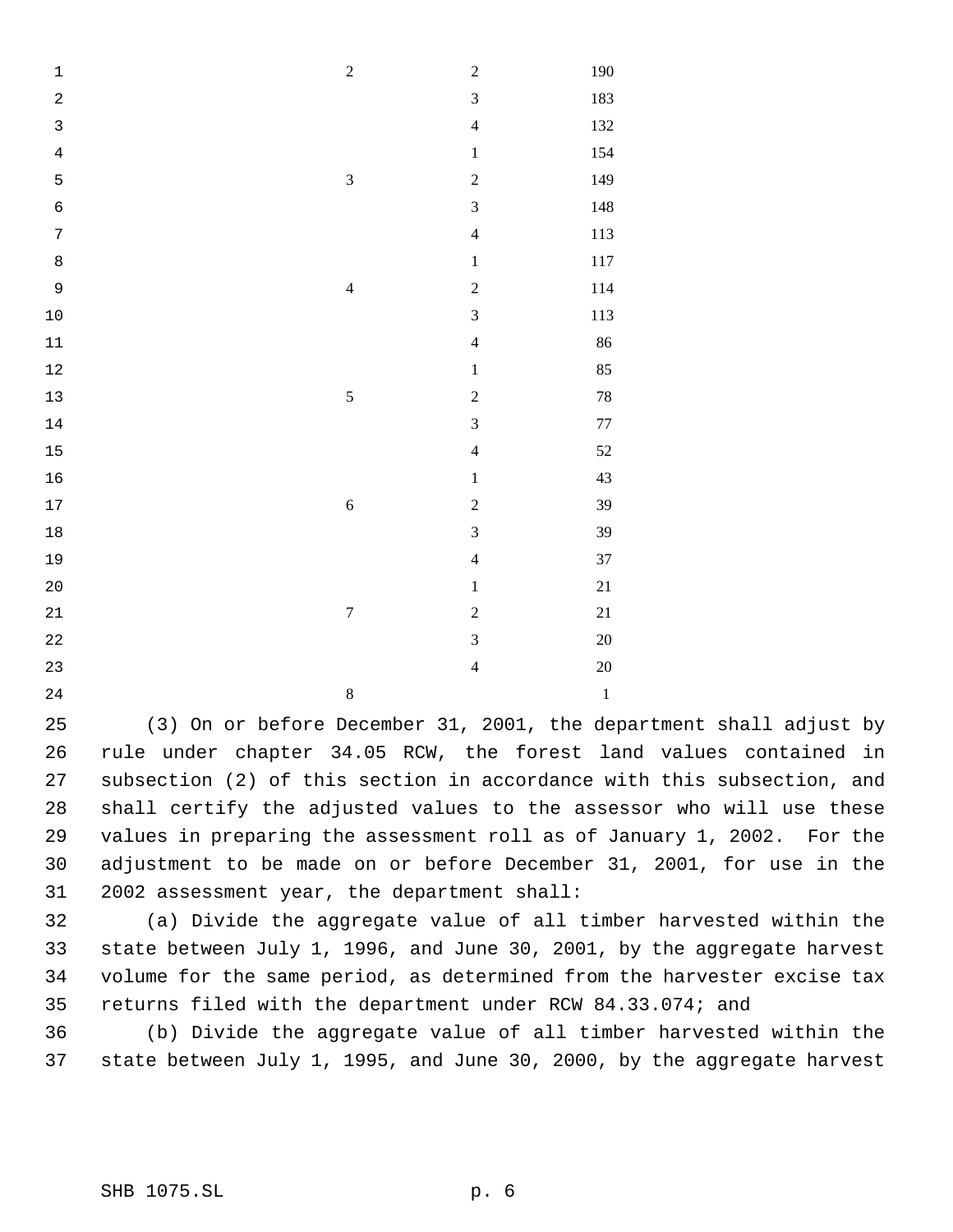volume for the same period, as determined from the harvester excise tax returns filed with the department under RCW 84.33.074; and

 (c) Adjust the forest land values contained in subsection (2) of this section by a percentage equal to one-half of the percentage change in the average values of harvested timber reflected by comparing the resultant values calculated under (a) and (b) of this subsection.

 (4) For the adjustments to be made on or before December 31, 2002, and each succeeding year thereafter, the same procedure described in subsection (3) of this section shall be followed using harvester excise tax returns filed under RCW 84.33.074. However, this adjustment shall be made to the prior year's adjusted value, and the five-year periods for calculating average harvested timber values shall be successively one year more recent.

 (5) Land graded, assessed, and valued as forest land shall continue to be so graded, assessed, and valued until removal of designation by the assessor upon the occurrence of any of the following:

(a) Receipt of notice from the owner to remove the designation;

 (b) Sale or transfer to an ownership making the land exempt from ad valorem taxation;

 (c) Sale or transfer of all or a portion of the land to a new owner, unless the new owner has signed a notice of forest land designation continuance, except transfer to an owner who is an heir or devisee of a deceased owner, shall not, by itself, result in removal of designation. The signed notice of continuance shall be attached to the real estate excise tax affidavit provided for in RCW 82.45.150. The notice of continuance shall be on a form prepared by the department. If the notice of continuance is not signed by the new owner and attached to the real estate excise tax affidavit, all compensating taxes calculated under subsection (11) of this section shall become due and payable by the seller or transferor at time of sale. The auditor 31 shall not accept an instrument of conveyance  $((e f))$  regarding designated forest land for filing or recording unless the new owner has signed the notice of continuance or the compensating tax has been paid, as evidenced by the real estate excise tax stamp affixed thereto by the treasurer. The seller, transferor, or new owner may appeal the new assessed valuation calculated under subsection (11) of this section to the county board of equalization in accordance with the provisions of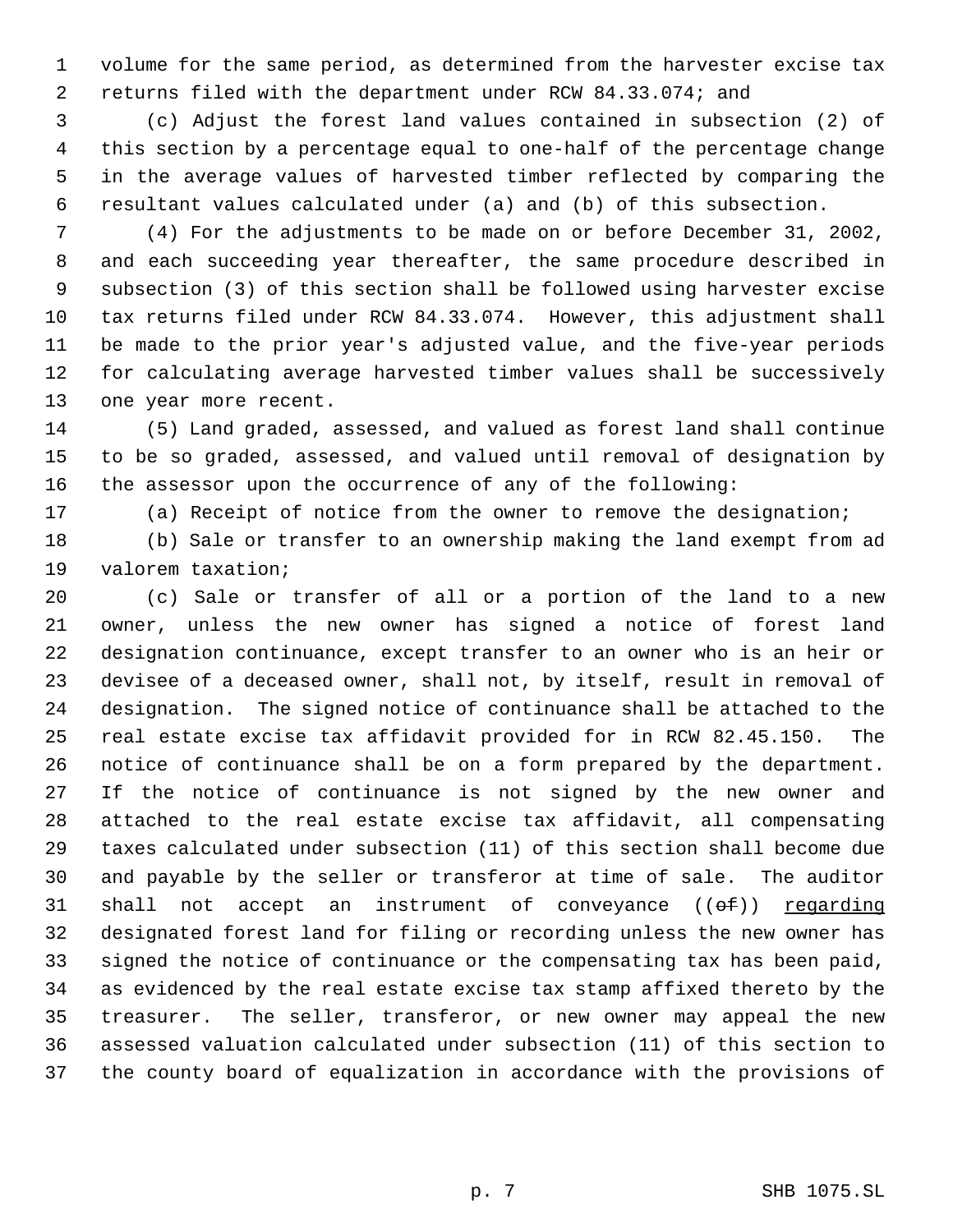RCW 84.40.038. Jurisdiction is hereby conferred on the county board of 2 equalization to hear these appeals;

 (d) Determination by the assessor, after giving the owner written notice and an opportunity to be heard, that:

 (i) The land is no longer primarily devoted to and used for growing and harvesting timber. However, land shall not be removed from designation if a governmental agency, organization, or other recipient identified in subsection (13) or (14) of this section as exempt from the payment of compensating tax has manifested its intent in writing or by other official action to acquire a property interest in the designated forest land by means of a transaction that qualifies for an exemption under subsection (13) or (14) of this section. The governmental agency, organization, or recipient shall annually provide the assessor of the county in which the land is located reasonable evidence in writing of the intent to acquire the designated land as long as the intent continues or within sixty days of a request by the assessor. The assessor may not request this evidence more than once in a calendar year;

 (ii) The owner has failed to comply with a final administrative or judicial order with respect to a violation of the restocking, forest management, fire protection, insect and disease control, and forest 22 debris provisions of Title 76 RCW or any applicable rules under Title 76 RCW; or

 (iii) Restocking has not occurred to the extent or within the time specified in the application for designation of such land.

 (6) Land shall not be removed from designation if there is a 27 governmental restriction that prohibits, in whole or in part, the owner  $f$ rom harvesting (( $\Theta$ f)) timber from the owner's designated forest land. If only a portion of the parcel is impacted by governmental restrictions of this nature, the restrictions cannot be used as a basis to remove the remainder of the forest land from designation under this chapter. For the purposes of this section, "governmental restrictions" includes: (a) Any law, regulation, rule, ordinance, program, or other action adopted or taken by a federal, state, county, city, or other governmental entity; or (b) the land's zoning or its presence within an urban growth area designated under RCW 36.70A.110.

(7) The assessor shall have the option of requiring an owner of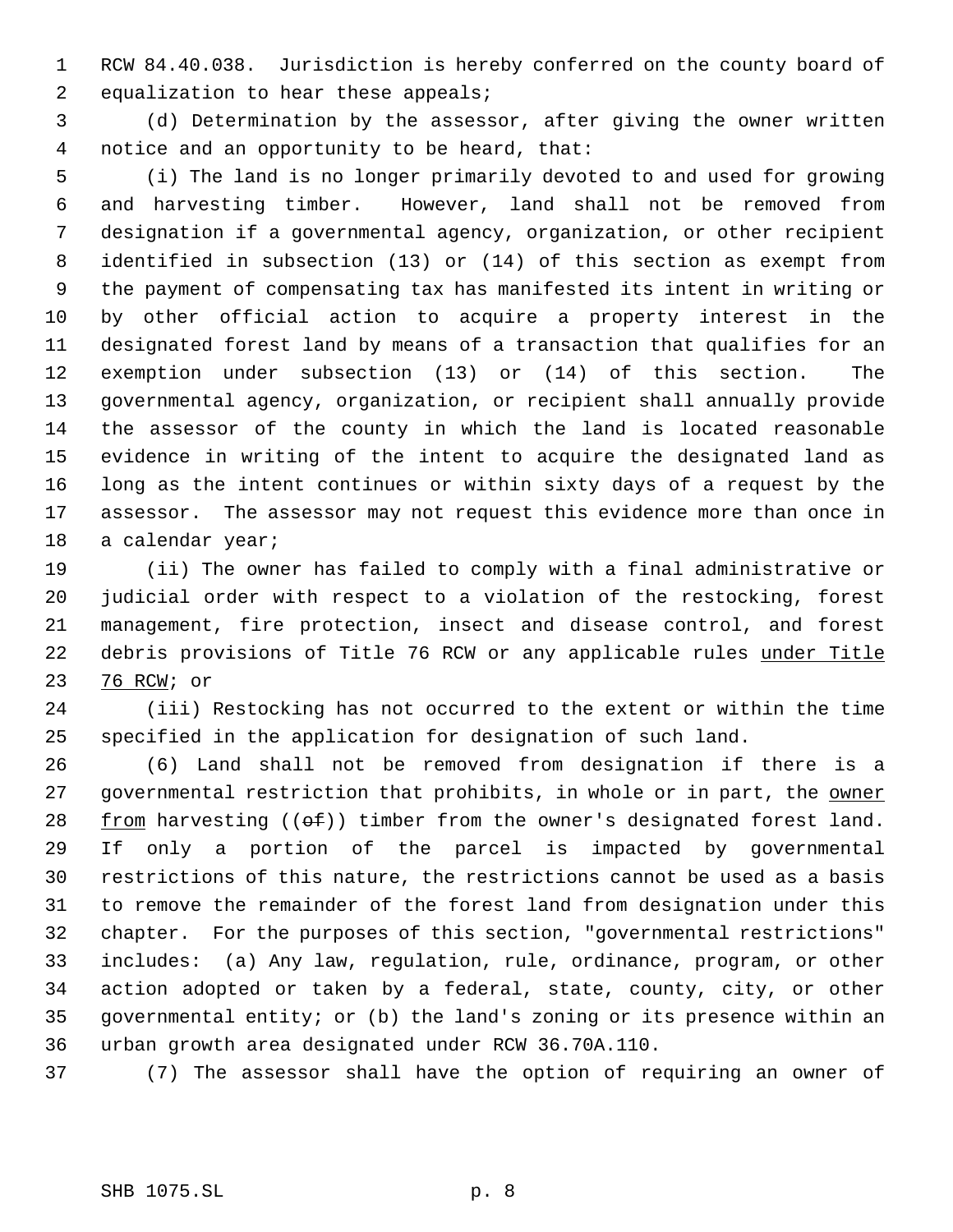forest land to file a timber management plan with the assessor upon the occurrence of one of the following:

 (a) An application for designation as forest land is submitted; or (b) Designated forest land is sold or transferred and a notice of

continuance, described in subsection (5)(c) of this section, is signed.

 (8) If land is removed from designation because of any of the circumstances listed in subsection (5)(a) through (c) of this section, the removal shall apply only to the land affected. If land is removed from designation because of subsection (5)(d) of this section, the removal shall apply only to the actual area of land that is no longer primarily devoted to the growing and harvesting of timber, without regard to any other land that may have been included in the application and approved for designation, as long as the remaining designated forest land meets the definition of forest land contained in RCW 84.33.035.

 (9) Within thirty days after the removal of designation as forest land, the assessor shall notify the owner in writing, setting forth the reasons for the removal. The seller, transferor, or owner may appeal the removal to the county board of equalization in accordance with the provisions of RCW 84.40.038.

 (10) Unless the removal is reversed on appeal a copy of the notice of removal with a notation of the action, if any, upon appeal, together with the legal description or assessor's parcel numbers for the land removed from designation shall, at the expense of the applicant, be filed by the assessor in the same manner as deeds are recorded and a notation of removal from designation shall immediately be made upon the assessment and tax rolls. The assessor shall revalue the land to be removed with reference to its true and fair value as of January 1st of the year of removal from designation. Both the assessed value before and after the removal of designation shall be listed. Taxes based on the value of the land as forest land shall be assessed and payable up until the date of removal and taxes based on the true and fair value of the land shall be assessed and payable from the date of removal from designation.

 (11) Except as provided in subsection (5)(c), (13), or (14) of this section, a compensating tax shall be imposed on land removed from designation as forest land. The compensating tax shall be due and payable to the treasurer thirty days after the owner is notified of the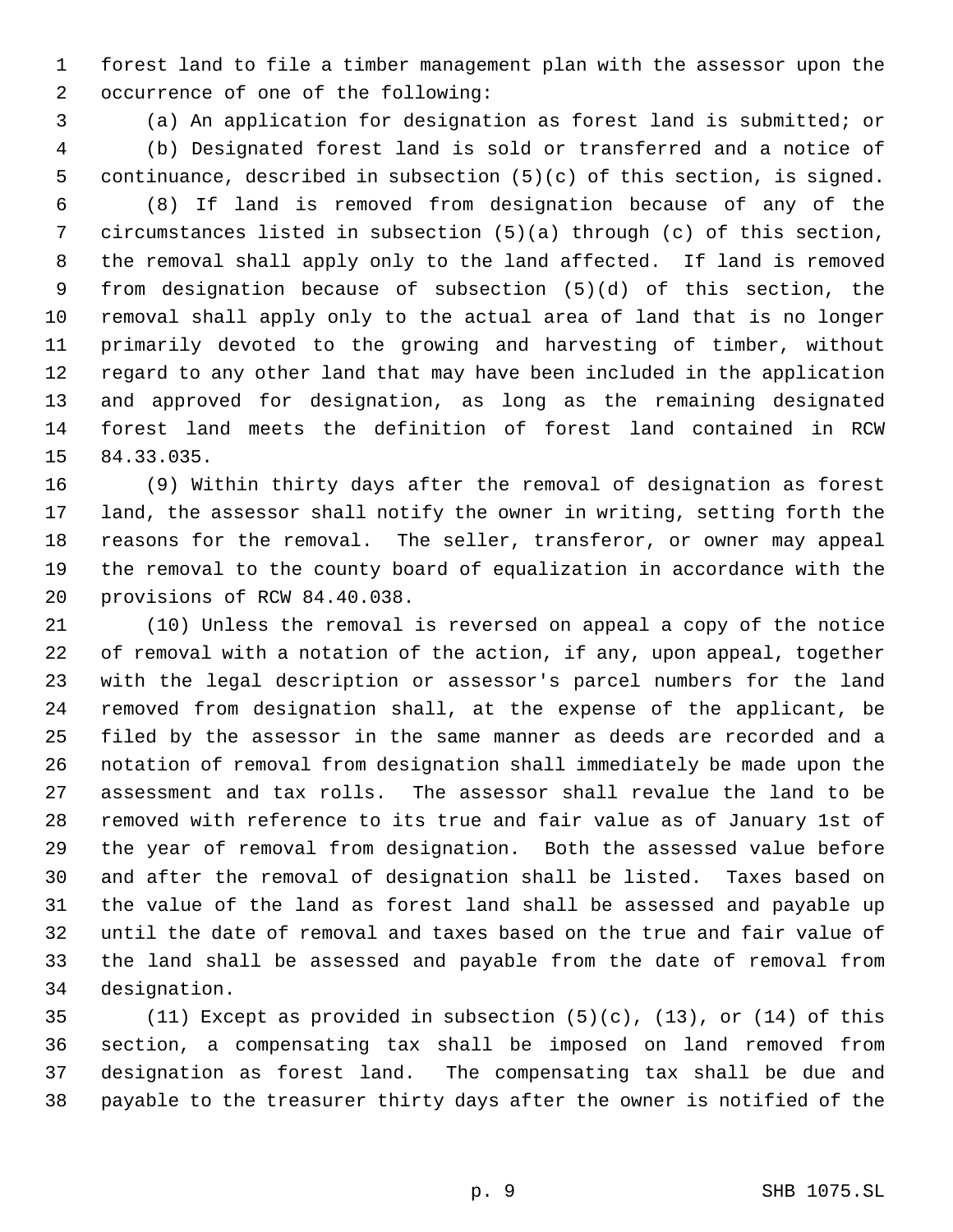amount of this tax. As soon as possible after the land is removed from designation, the assessor shall compute the amount of compensating tax and mail a notice to the owner of the amount of compensating tax owed and the date on which payment of this tax is due. The amount of compensating tax shall be equal to the difference between the amount of tax last levied on the land as designated forest land and an amount equal to the new assessed value of the land multiplied by the dollar rate of the last levy extended against the land, multiplied by a number, in no event greater than nine, equal to the number of years for which the land was designated as forest land, plus compensating taxes on the land at forest land values up until the date of removal and the prorated taxes on the land at true and fair value from the date of removal to the end of the current tax year.

 (12) Compensating tax, together with applicable interest thereon, shall become a lien on the land which shall attach at the time the land is removed from designation as forest land and shall have priority to and shall be fully paid and satisfied before any recognizance, mortgage, judgment, debt, obligation, or responsibility to or with which the land may become charged or liable. The lien may be foreclosed upon expiration of the same period after delinquency and in the same manner provided by law for foreclosure of liens for delinquent real property taxes as provided in RCW 84.64.050. Any compensating tax unpaid on its due date shall thereupon become delinquent. From the date of delinquency until paid, interest shall be charged at the same rate applied by law to delinquent ad valorem property taxes.

 (13) The compensating tax specified in subsection (11) of this section shall not be imposed if the removal of designation under subsection (5) of this section resulted solely from:

 (a) Transfer to a government entity in exchange for other forest land located within the state of Washington;

 (b) A taking through the exercise of the power of eminent domain, or sale or transfer to an entity having the power of eminent domain in anticipation of the exercise of such power;

 (c) A donation of fee title, development rights, or the right to harvest timber, to a government agency or organization qualified under RCW 84.34.210 and 64.04.130 for the purposes enumerated in those sections, or the sale or transfer of fee title to a governmental entity or a nonprofit nature conservancy corporation, as defined in RCW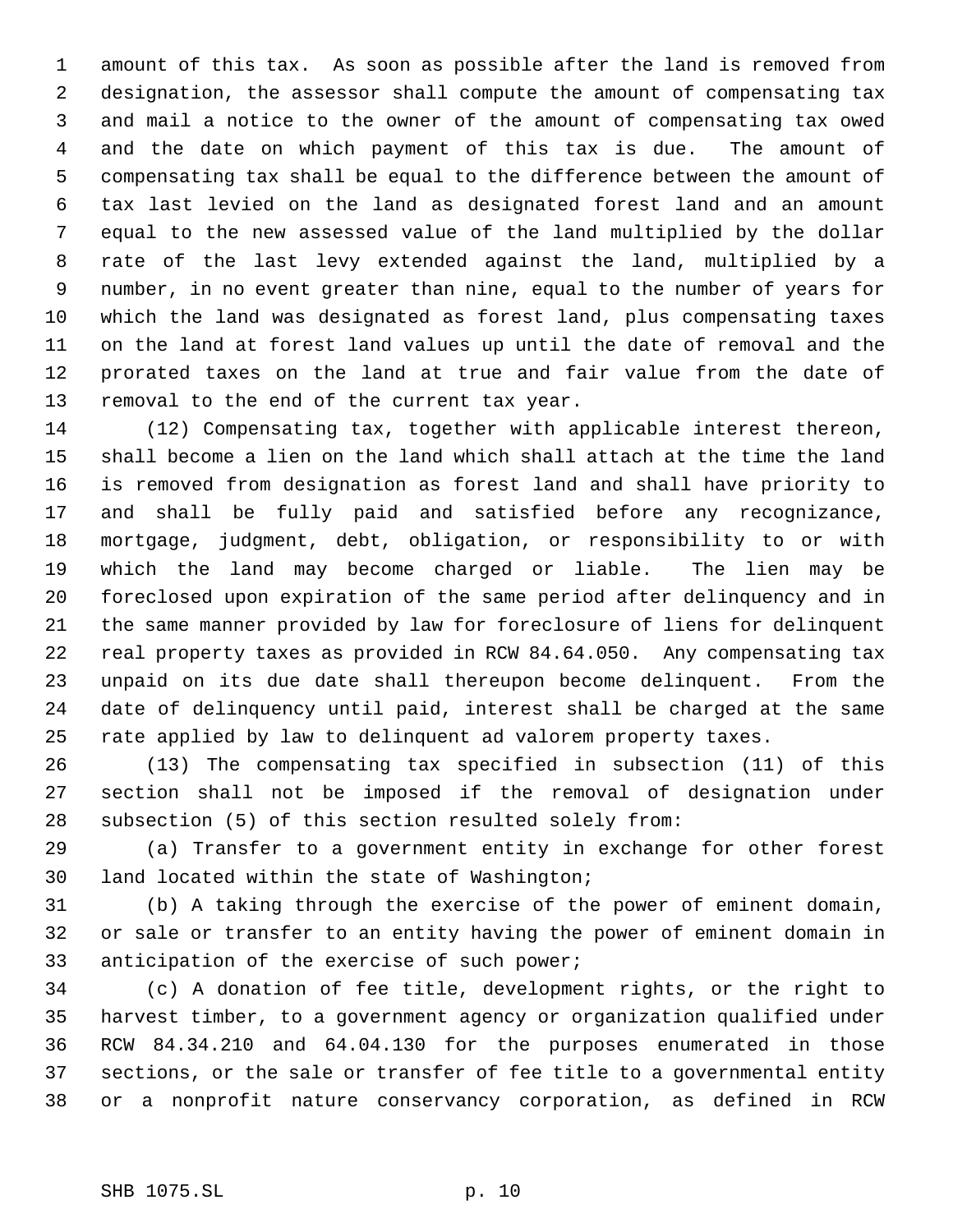64.04.130, exclusively for the protection and conservation of lands recommended for state natural area preserve purposes by the natural heritage council and natural heritage plan as defined in chapter 79.70 RCW. At such time as the land is not used for the purposes enumerated, the compensating tax specified in subsection (11) of this section shall be imposed upon the current owner;

 (d) The sale or transfer of fee title to the parks and recreation 8 commission for park and recreation purposes;

 (e) Official action by an agency of the state of Washington or by the county or city within which the land is located that disallows the present use of the land;

 (f) The creation, sale, or transfer of forestry riparian easements under RCW 76.13.120;

 (g) The creation, sale, or transfer of a fee interest or a conservation easement for the riparian open space program under RCW 76.09.040;

 (h) The sale or transfer of land within two years after the death of the owner of at least a fifty percent interest in the land if the land has been assessed and valued as classified forest land, designated as forest land under this chapter, or classified under chapter 84.34 21 RCW continuously since 1993. The date of death shown on a death 22 certificate is the date used for the purposes of this subsection (13)(h); or

 (i) The sale or transfer of land after the death of the owner of at least a fifty percent interest in the land if the land has been assessed and valued as classified forest land, designated as forest land under this chapter, or classified under chapter 84.34 RCW 28 continuously since 1993 and the sale or transfer takes place ((within 29 two years)) after July 22, 2001, and on or before July 22, 2003, and 30 the death of the owner occurred after January 1, 1991( $\left(i - \text{or } 0\right)$ 

 $\langle j \rangle$  The date of death shown on a death certificate is the date used 32 for the purpose of this subsection  $(13)$ )). The date of death shown on 33 a death certificate is the date used for the purposes of this subsection (13)(i).

 (14) In a county with a population of more than one million inhabitants, the compensating tax specified in subsection (11) of this section shall not be imposed if the removal of designation as forest land under subsection (5) of this section resulted solely from: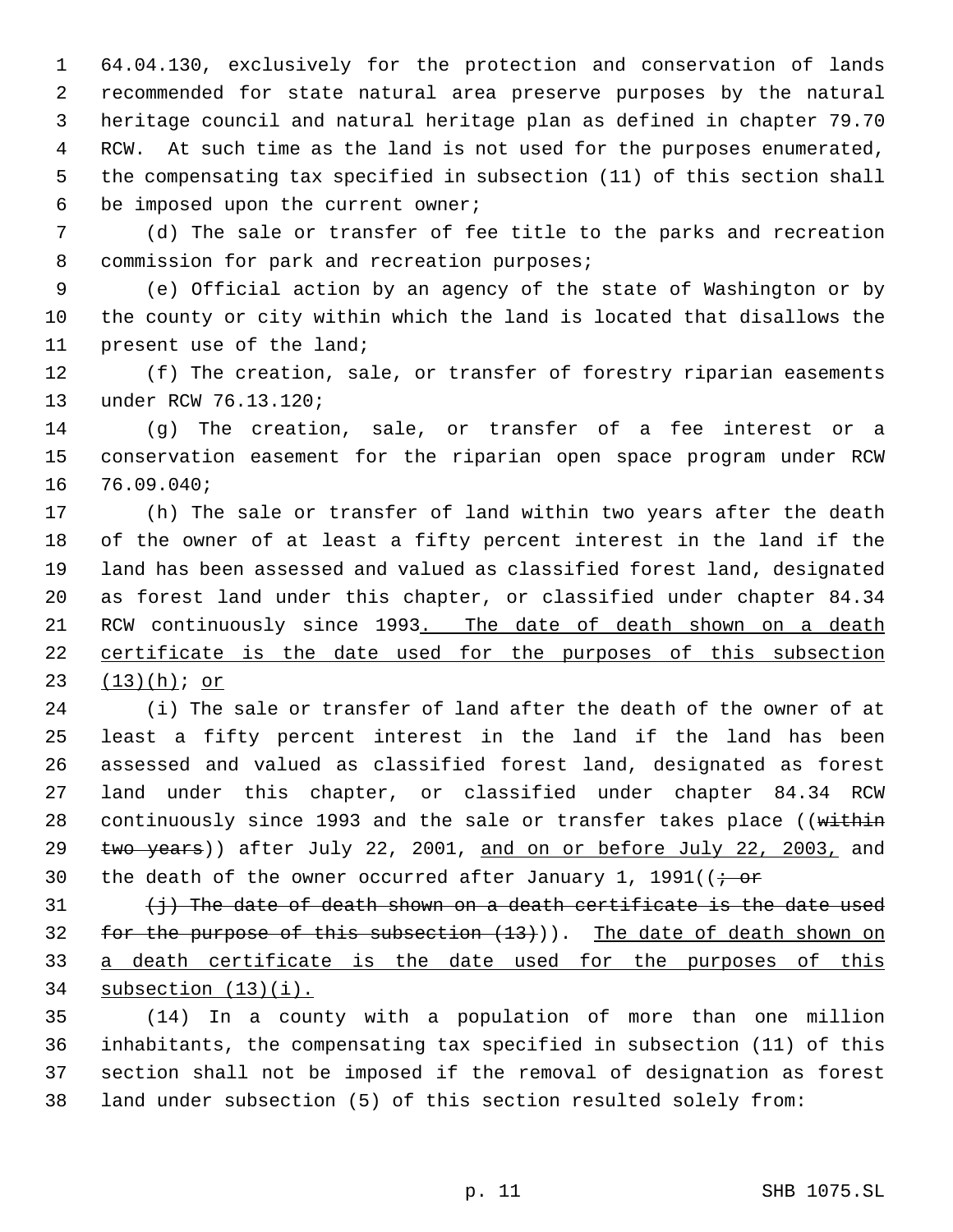(a) An action described in subsection (13) of this section; or

 (b) A transfer of a property interest to a government entity, or to a nonprofit historic preservation corporation or nonprofit nature conservancy corporation, as defined in RCW 64.04.130, to protect or enhance public resources, or to preserve, maintain, improve, restore, limit the future use of, or otherwise to conserve for public use or enjoyment, the property interest being transferred. At such time as the property interest is not used for the purposes enumerated, the compensating tax shall be imposed upon the current owner.

 **Sec. 6.** RCW 84.34.108 and 2001 c 305 s 3, 2001 c 249 s 14, and 2001 c 185 s 7 are each reenacted and amended to read as follows:

 (1) When land has once been classified under this chapter, a notation of the classification shall be made each year upon the assessment and tax rolls and the land shall be valued pursuant to RCW 84.34.060 or 84.34.065 until removal of all or a portion of the classification by the assessor upon occurrence of any of the following: (a) Receipt of notice from the owner to remove all or a portion of the classification;

 (b) Sale or transfer to an ownership, except a transfer that resulted from a default in loan payments made to or secured by a governmental agency that intends to or is required by law or regulation to resell the property for the same use as before, making all or a portion of the land exempt from ad valorem taxation;

 (c) Sale or transfer of all or a portion of the land to a new owner, unless the new owner has signed a notice of classification continuance, except transfer to an owner who is an heir or devisee of a deceased owner shall not, by itself, result in removal of classification. The notice of continuance shall be on a form prepared by the department. If the notice of continuance is not signed by the new owner and attached to the real estate excise tax affidavit, all additional taxes calculated pursuant to subsection (4) of this section shall become due and payable by the seller or transferor at time of 33 sale. The auditor shall not accept an instrument of conveyance  $((\theta \oplus f))$ 34 regarding classified land for filing or recording unless the new owner has signed the notice of continuance or the additional tax has been paid, as evidenced by the real estate excise tax stamp affixed thereto by the treasurer. The seller, transferor, or new owner may appeal the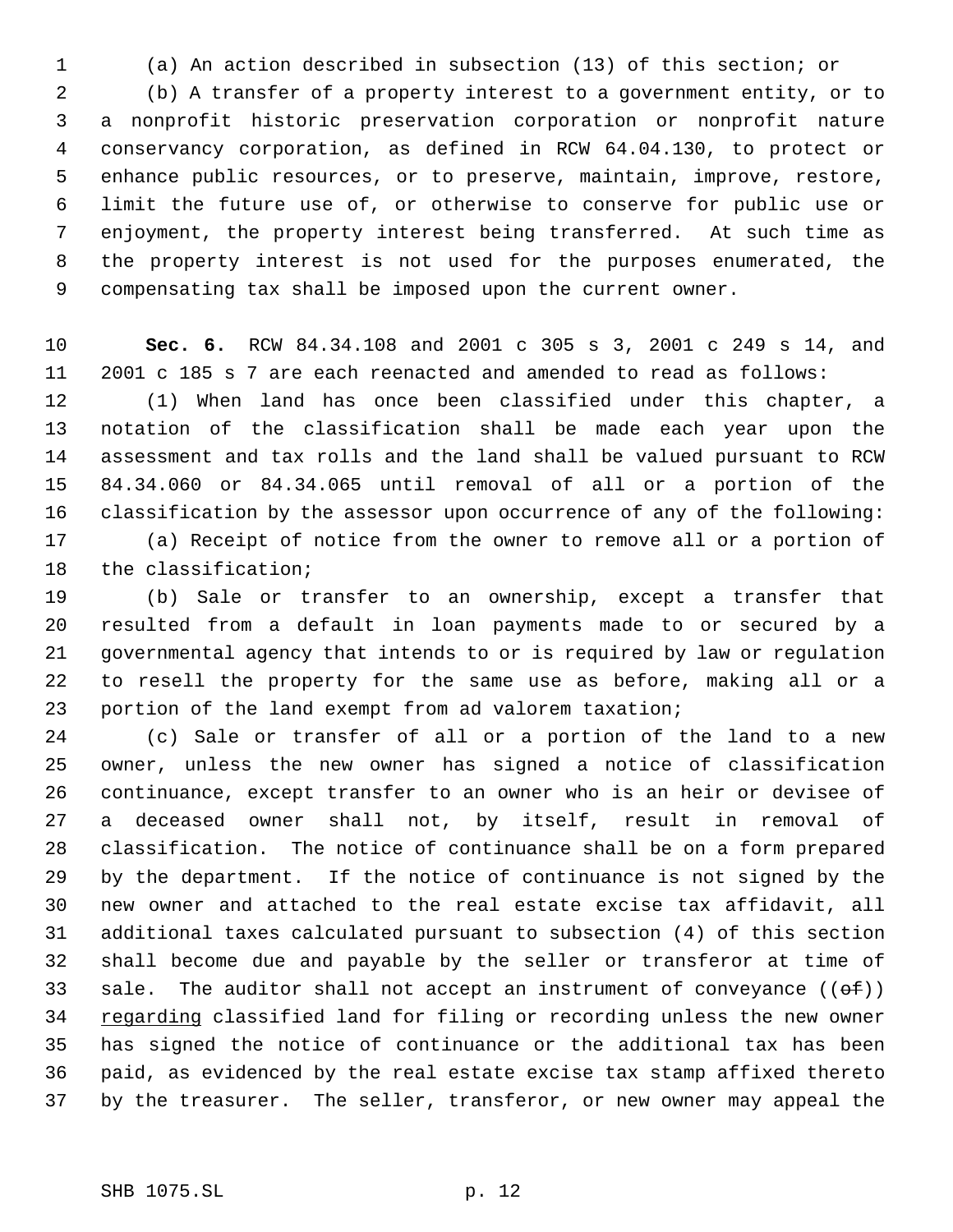new assessed valuation calculated under subsection (4) of this section to the county board of equalization in accordance with the provisions of RCW 84.40.038. Jurisdiction is hereby conferred on the county board of equalization to hear these appeals;

 (d) Determination by the assessor, after giving the owner written notice and an opportunity to be heard, that all or a portion of the land no longer meets the criteria for classification under this chapter. The criteria for classification pursuant to this chapter continue to apply after classification has been granted.

 The granting authority, upon request of an assessor, shall provide reasonable assistance to the assessor in making a determination whether the land continues to meet the qualifications of RCW 84.34.020 (1) or (3). The assistance shall be provided within thirty days of receipt of the request.

(2) Land may not be removed from classification because of:

 (a) The creation, sale, or transfer of forestry riparian easements under RCW 76.13.120; or

 (b) The creation, sale, or transfer of a fee interest or a conservation easement for the riparian open space program under RCW 76.09.040.

 (3) Within thirty days after such removal of all or a portion of the land from current use classification, the assessor shall notify the owner in writing, setting forth the reasons for the removal. The seller, transferor, or owner may appeal the removal to the county board of equalization in accordance with the provisions of RCW 84.40.038.

 (4) Unless the removal is reversed on appeal, the assessor shall revalue the affected land with reference to its true and fair value on January 1st of the year of removal from classification. Both the assessed valuation before and after the removal of classification shall be listed and taxes shall be allocated according to that part of the year to which each assessed valuation applies. Except as provided in subsection (6) of this section, an additional tax, applicable interest, and penalty shall be imposed which shall be due and payable to the treasurer thirty days after the owner is notified of the amount of the additional tax. As soon as possible, the assessor shall compute the amount of additional tax, applicable interest, and penalty and the treasurer shall mail notice to the owner of the amount thereof and the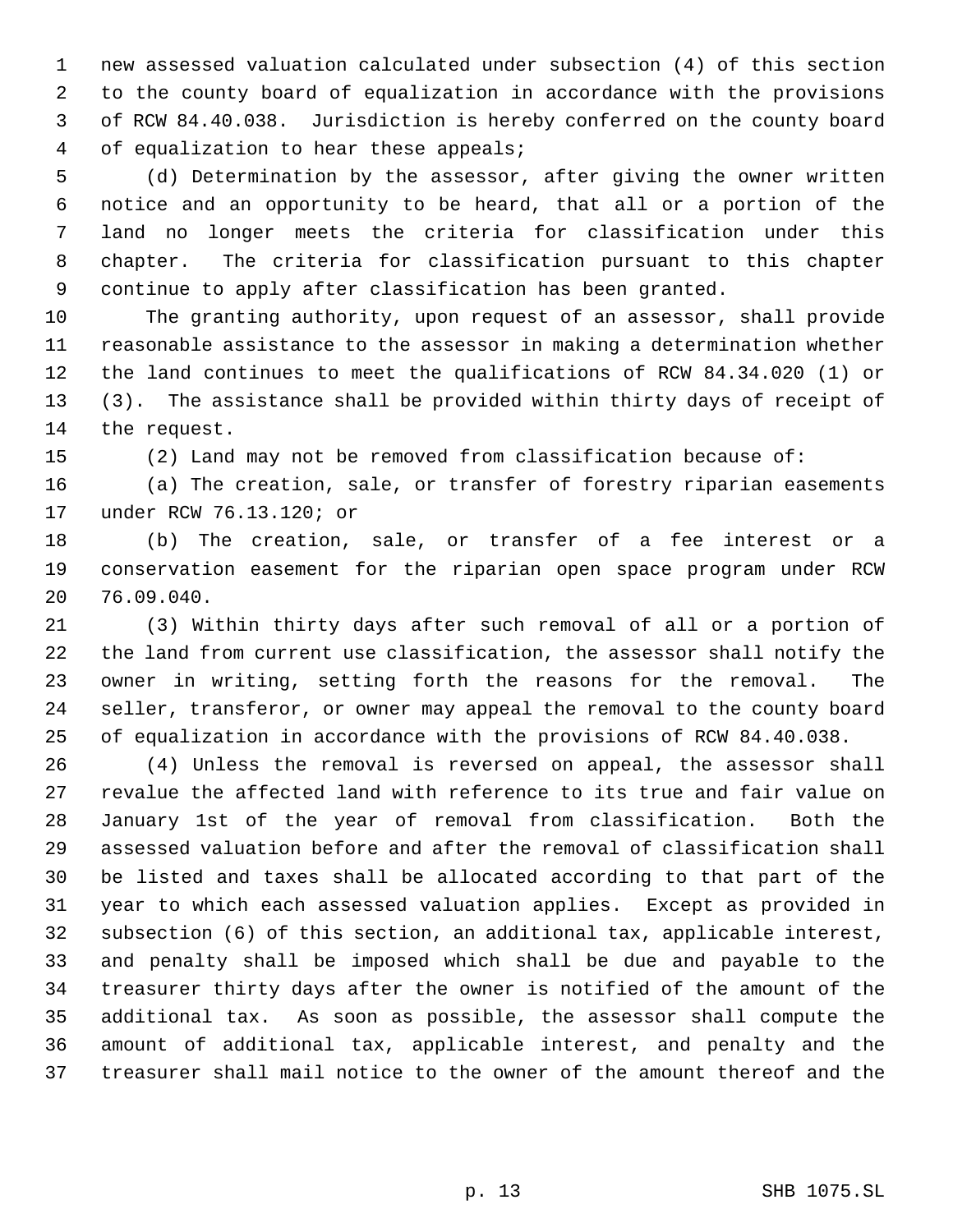date on which payment is due. The amount of the additional tax, applicable interest, and penalty shall be determined as follows:

 (a) The amount of additional tax shall be equal to the difference between the property tax paid as "open space land", "farm and agricultural land", or "timber land" and the amount of property tax otherwise due and payable for the seven years last past had the land not been so classified;

 (b) The amount of applicable interest shall be equal to the interest upon the amounts of the additional tax paid at the same statutory rate charged on delinquent property taxes from the dates on which the additional tax could have been paid without penalty if the land had been assessed at a value without regard to this chapter;

 (c) The amount of the penalty shall be as provided in RCW 84.34.080. The penalty shall not be imposed if the removal satisfies the conditions of RCW 84.34.070.

 (5) Additional tax, applicable interest, and penalty, shall become a lien on the land which shall attach at the time the land is removed from classification under this chapter and shall have priority to and shall be fully paid and satisfied before any recognizance, mortgage, judgment, debt, obligation or responsibility to or with which the land may become charged or liable. This lien may be foreclosed upon expiration of the same period after delinquency and in the same manner provided by law for foreclosure of liens for delinquent real property taxes as provided in RCW 84.64.050 now or as hereafter amended. Any additional tax unpaid on its due date shall thereupon become delinquent. From the date of delinquency until paid, interest shall be charged at the same rate applied by law to delinquent ad valorem property taxes.

 (6) The additional tax, applicable interest, and penalty specified in subsection (4) of this section shall not be imposed if the removal of classification pursuant to subsection (1) of this section resulted solely from:

 (a) Transfer to a government entity in exchange for other land located within the state of Washington;

 (b)(i) A taking through the exercise of the power of eminent domain, or (ii) sale or transfer to an entity having the power of eminent domain in anticipation of the exercise of such power, said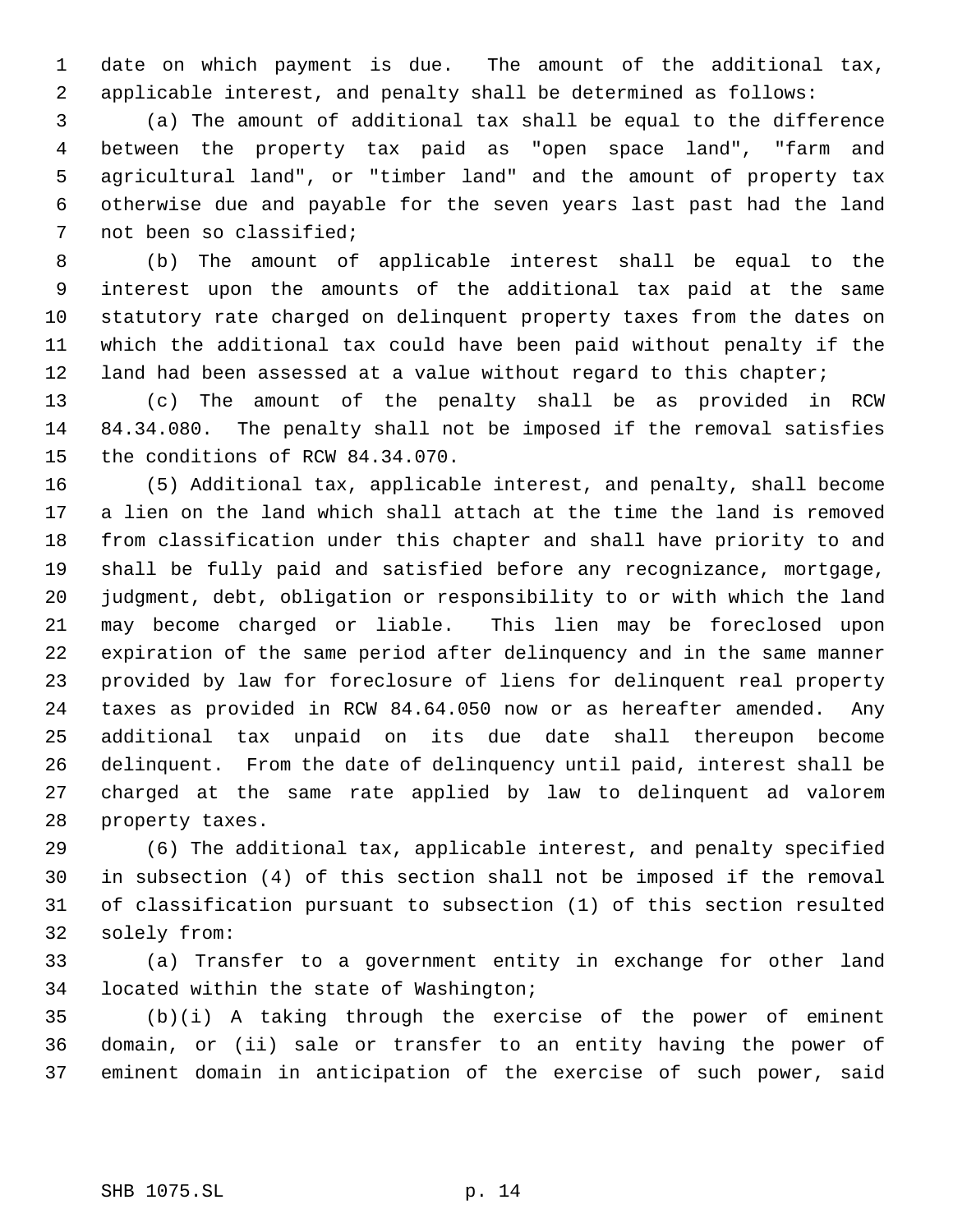entity having manifested its intent in writing or by other official action;

 (c) A natural disaster such as a flood, windstorm, earthquake, or other such calamity rather than by virtue of the act of the landowner changing the use of the property;

 (d) Official action by an agency of the state of Washington or by the county or city within which the land is located which disallows the present use of the land;

 (e) Transfer of land to a church when the land would qualify for exemption pursuant to RCW 84.36.020;

 (f) Acquisition of property interests by state agencies or agencies or organizations qualified under RCW 84.34.210 and 64.04.130 for the purposes enumerated in those sections. At such time as these property interests are not used for the purposes enumerated in RCW 84.34.210 and 64.04.130 the additional tax specified in subsection (4) of this section shall be imposed;

 (g) Removal of land classified as farm and agricultural land under RCW 84.34.020(2)(e);

 (h) Removal of land from classification after enactment of a statutory exemption that qualifies the land for exemption and receipt 21 of notice from the owner to remove the land from classification;

 (i) The creation, sale, or transfer of forestry riparian easements under RCW 76.13.120;

 (j) The creation, sale, or transfer of a fee interest or a conservation easement for the riparian open space program under RCW 76.09.040;

 (k) The sale or transfer of land within two years after the death of the owner of at least a fifty percent interest in the land if the land has been assessed and valued as classified forest land, designated as forest land under chapter 84.33 RCW, or classified under this chapter continuously since 1993. The date of death shown on a death certificate is the date used for the purposes of this subsection (6)(k); or

 (l) The sale or transfer of land after the death of the owner of at least a fifty percent interest in the land if the land has been assessed and valued as classified forest land, designated as forest land under chapter 84.33 RCW, or classified under this chapter